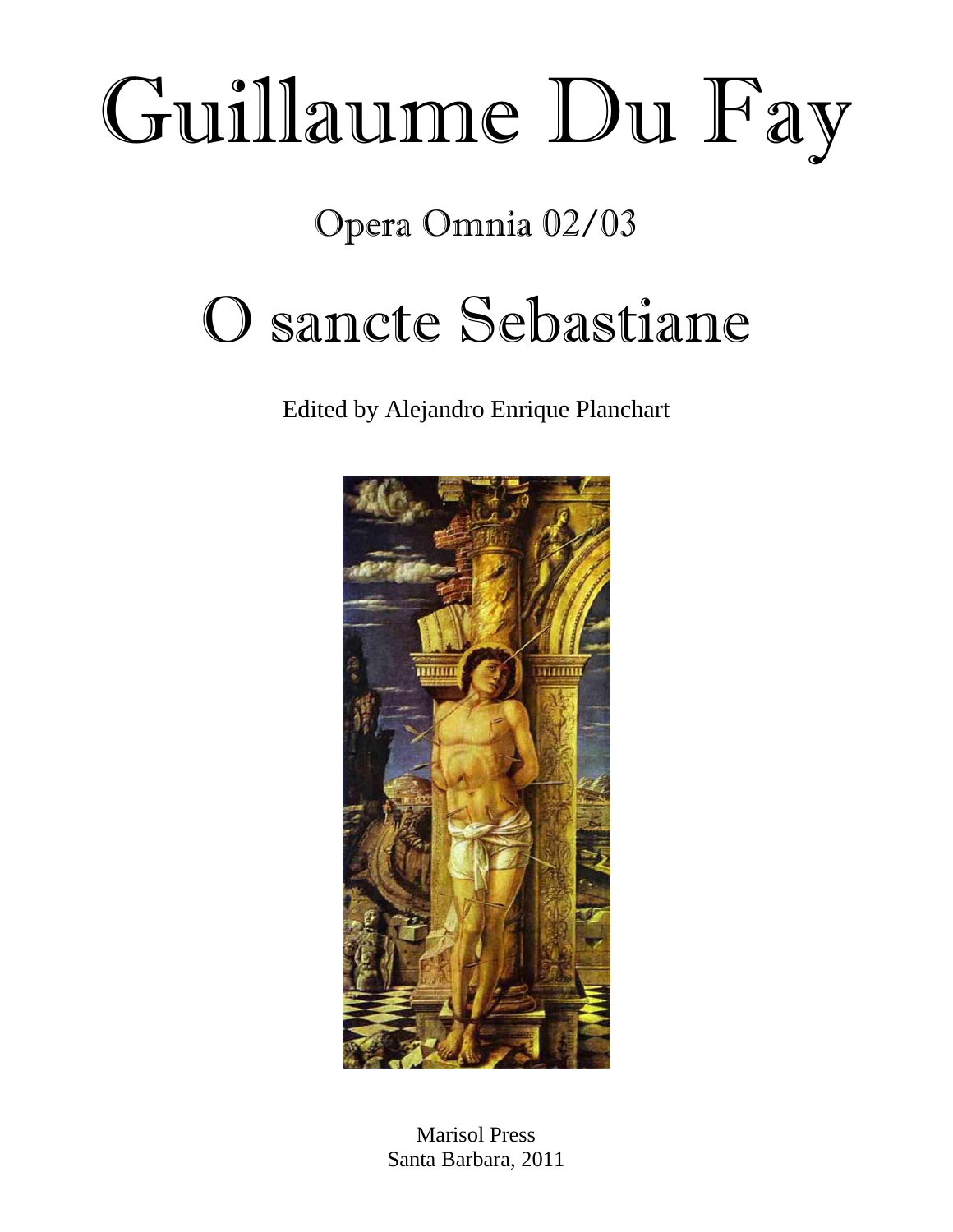# Guillaume Du Fay

## Opera Omnia

### Edited by Alejandro Enrique Planchart

- 01 Cantilena, Paraphrase, and New Style Motets
- 02 Isorhythmic and Mensuration Motets
- 03 Ordinary and Plenary Mass Cycles
- 04 Proper Mass Cycles
- 05 Ordinary of the Mass Movements
- 06 Proses
- 07 Hymns
- 08 Magnificats
- 09 Benedicamus domino
- 10 Songs
- 11 Plainsongs
- 12 Dubious Works and Works with Spurious Attributions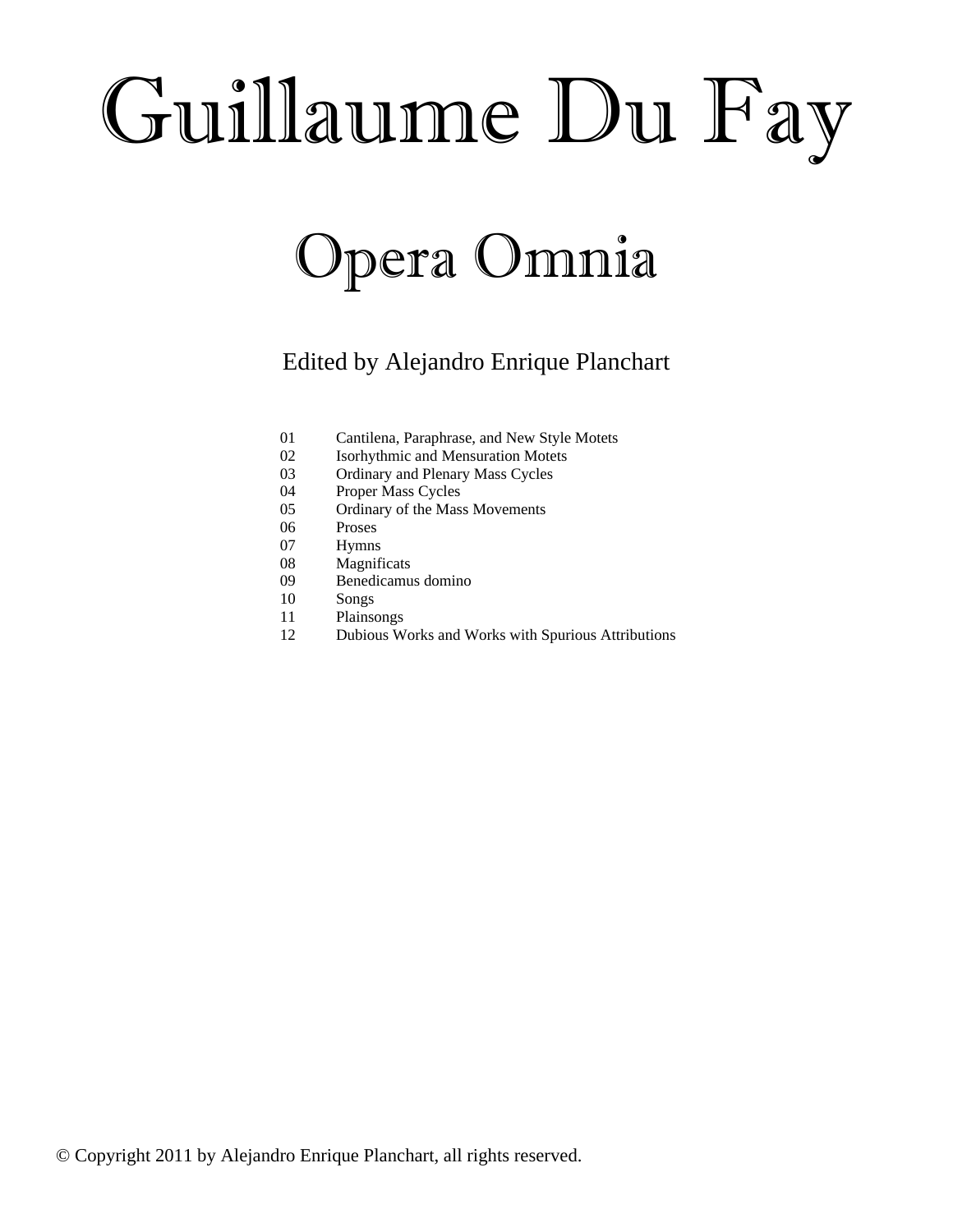





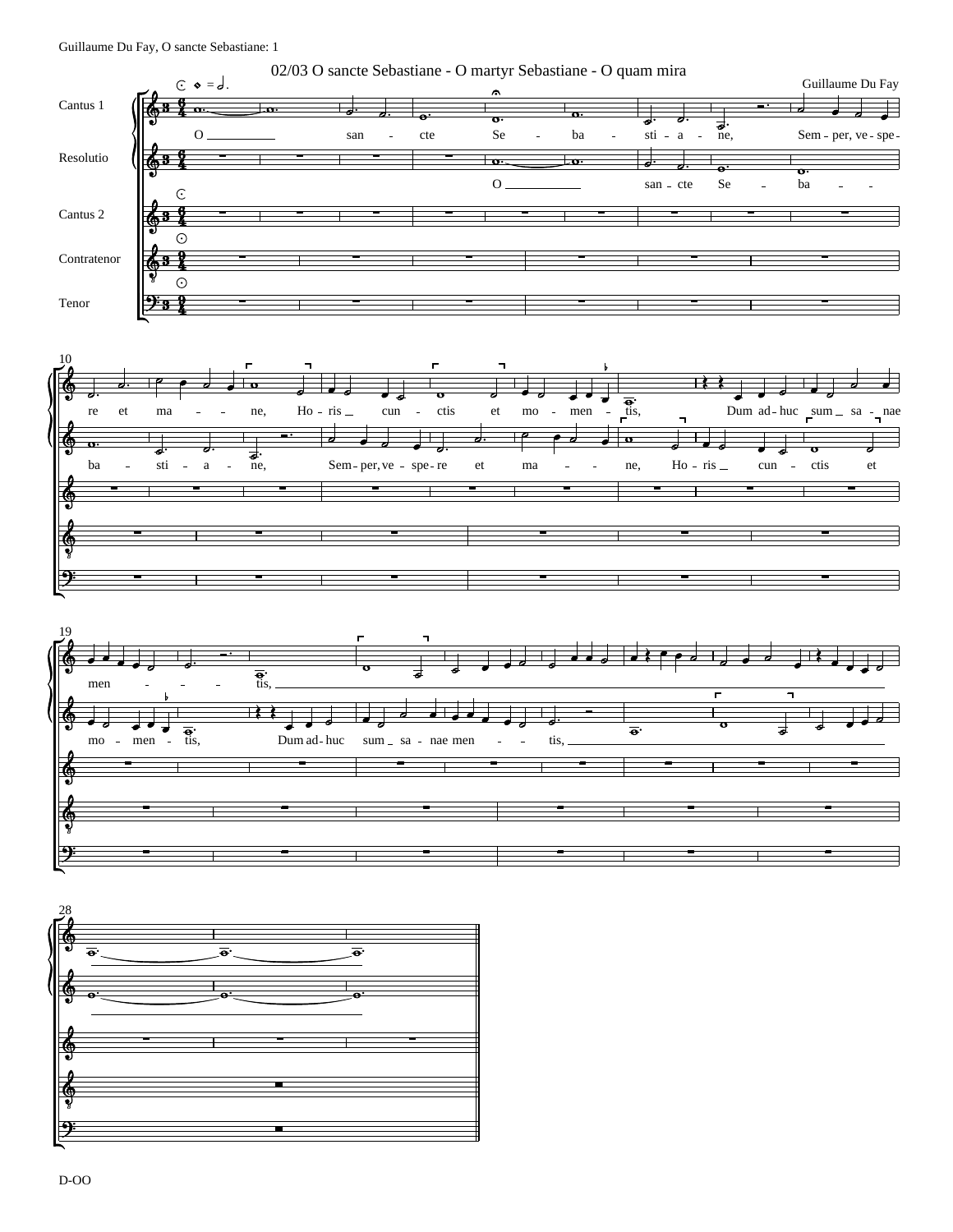





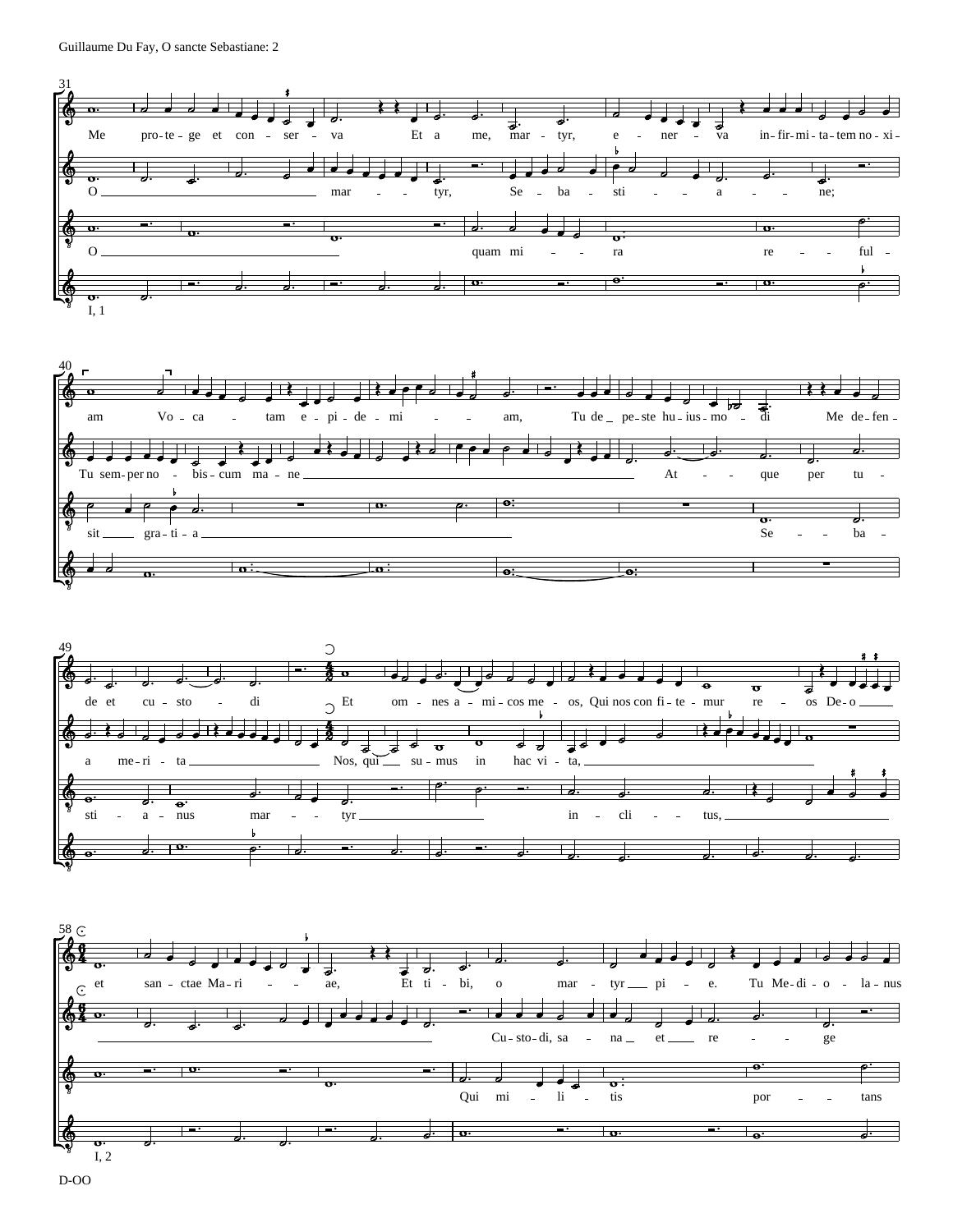





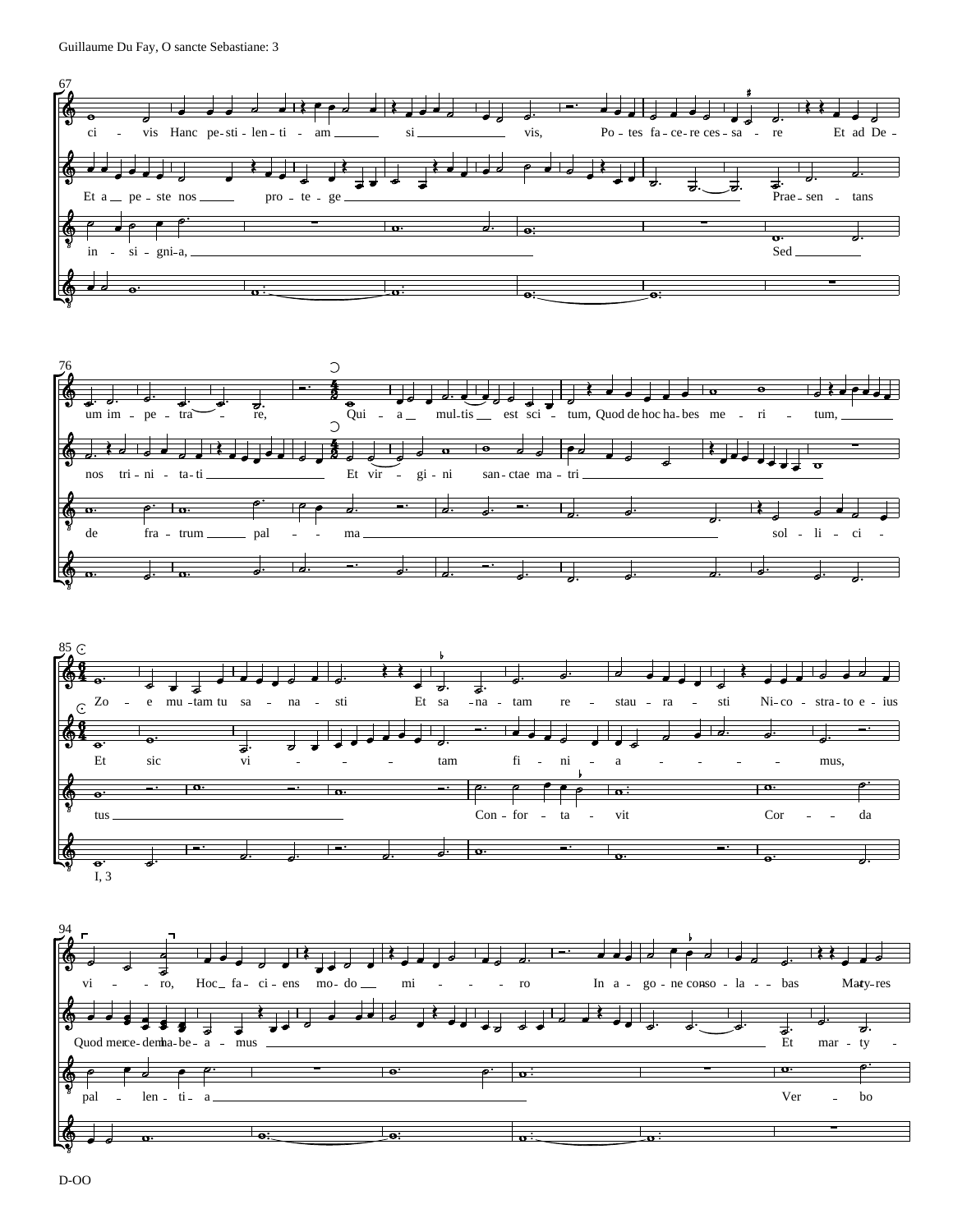Guillaume Du Fay, O sancte Sebastiane: 4







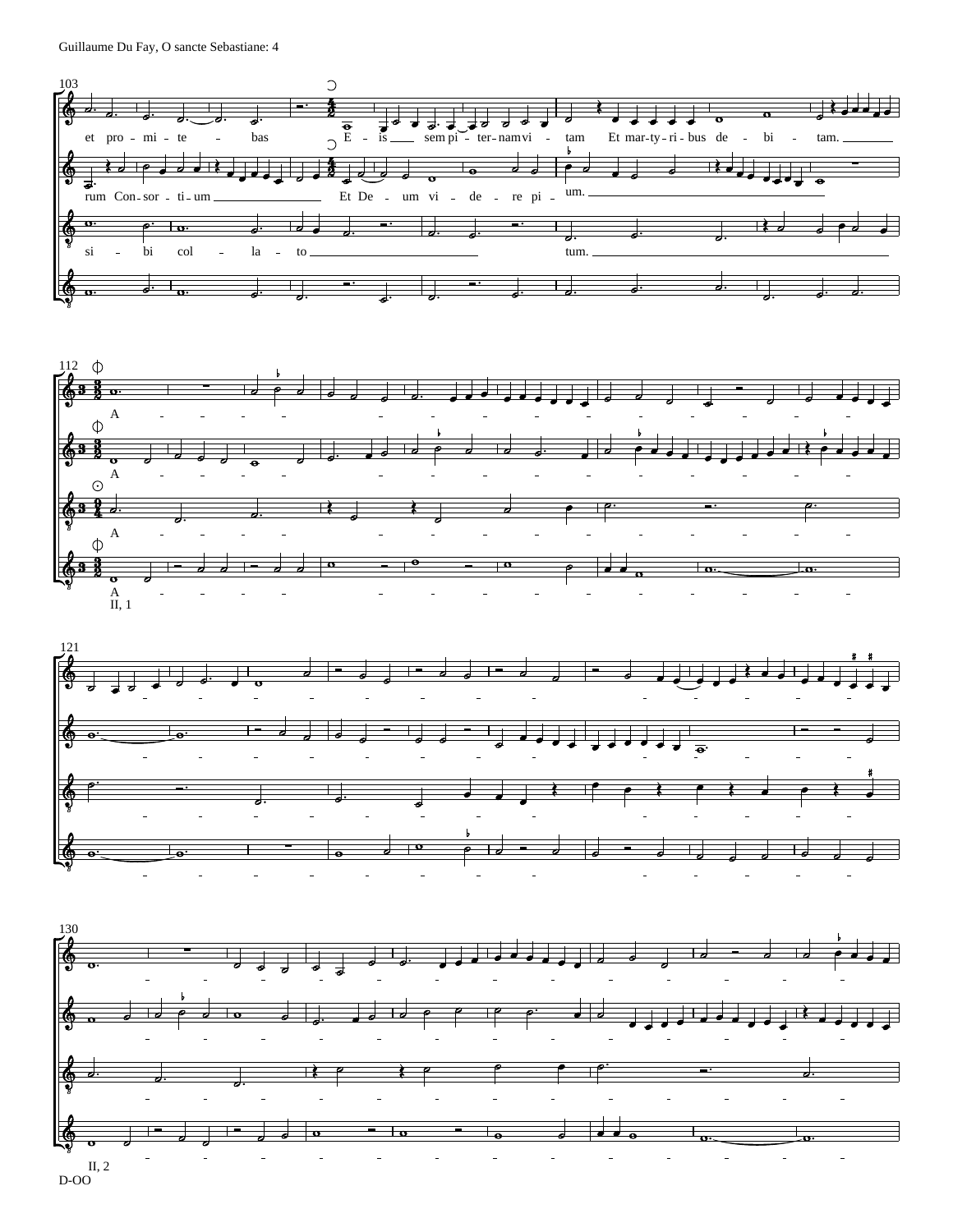

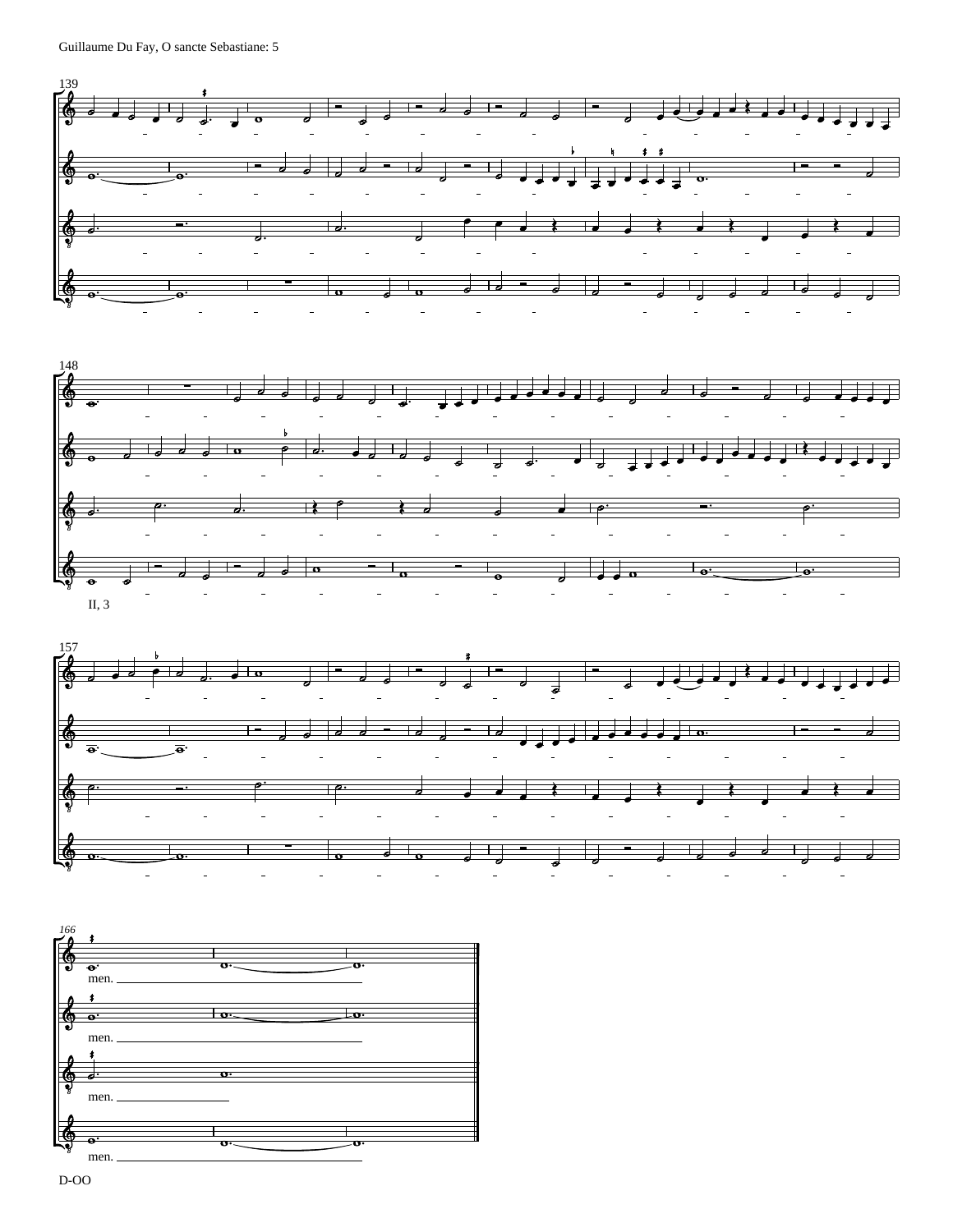#### Guillaume Du Fay, O sancte Sebastiane: 6





D-OO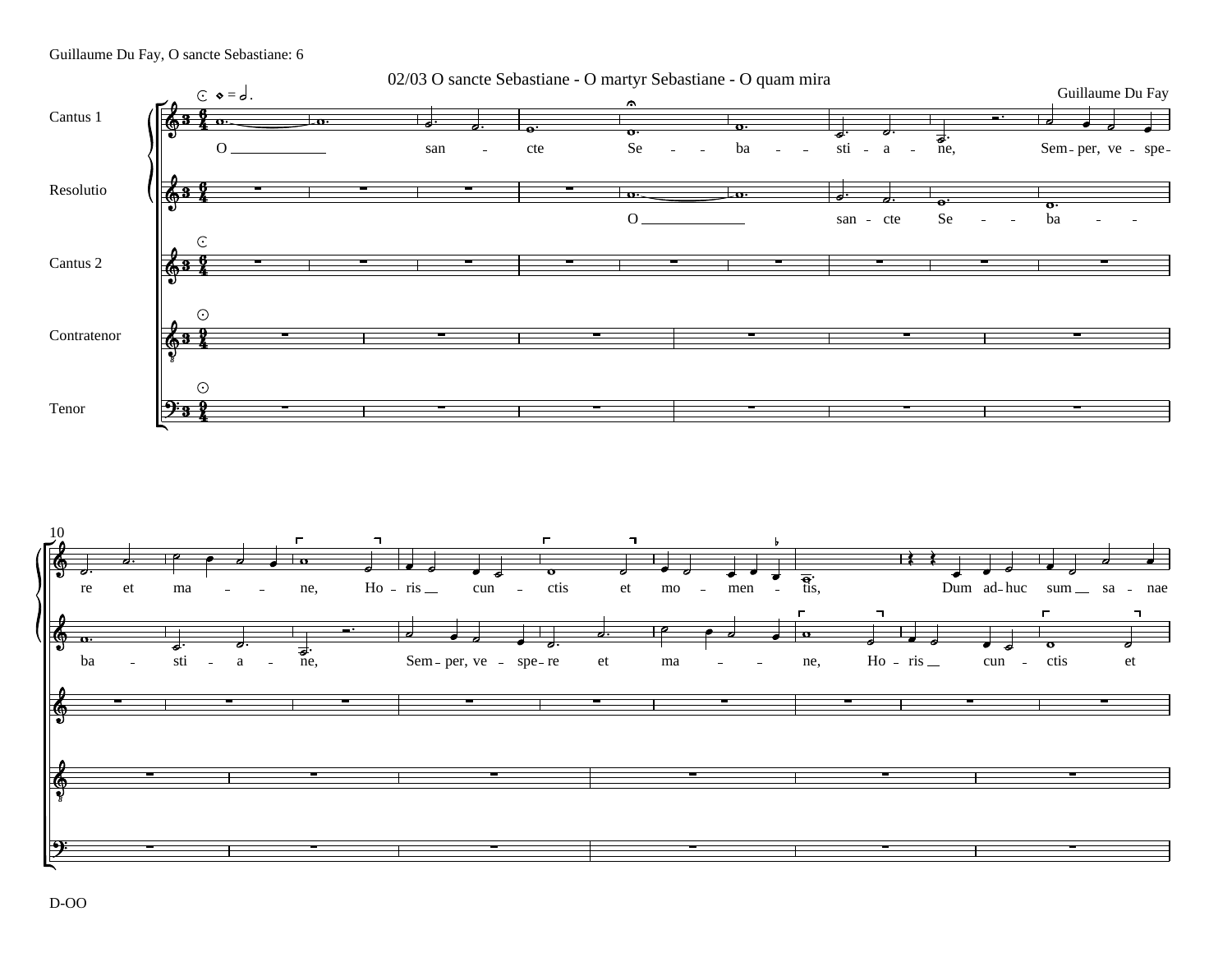Guillaume Du Fay, O sancte Sebastiane: 7



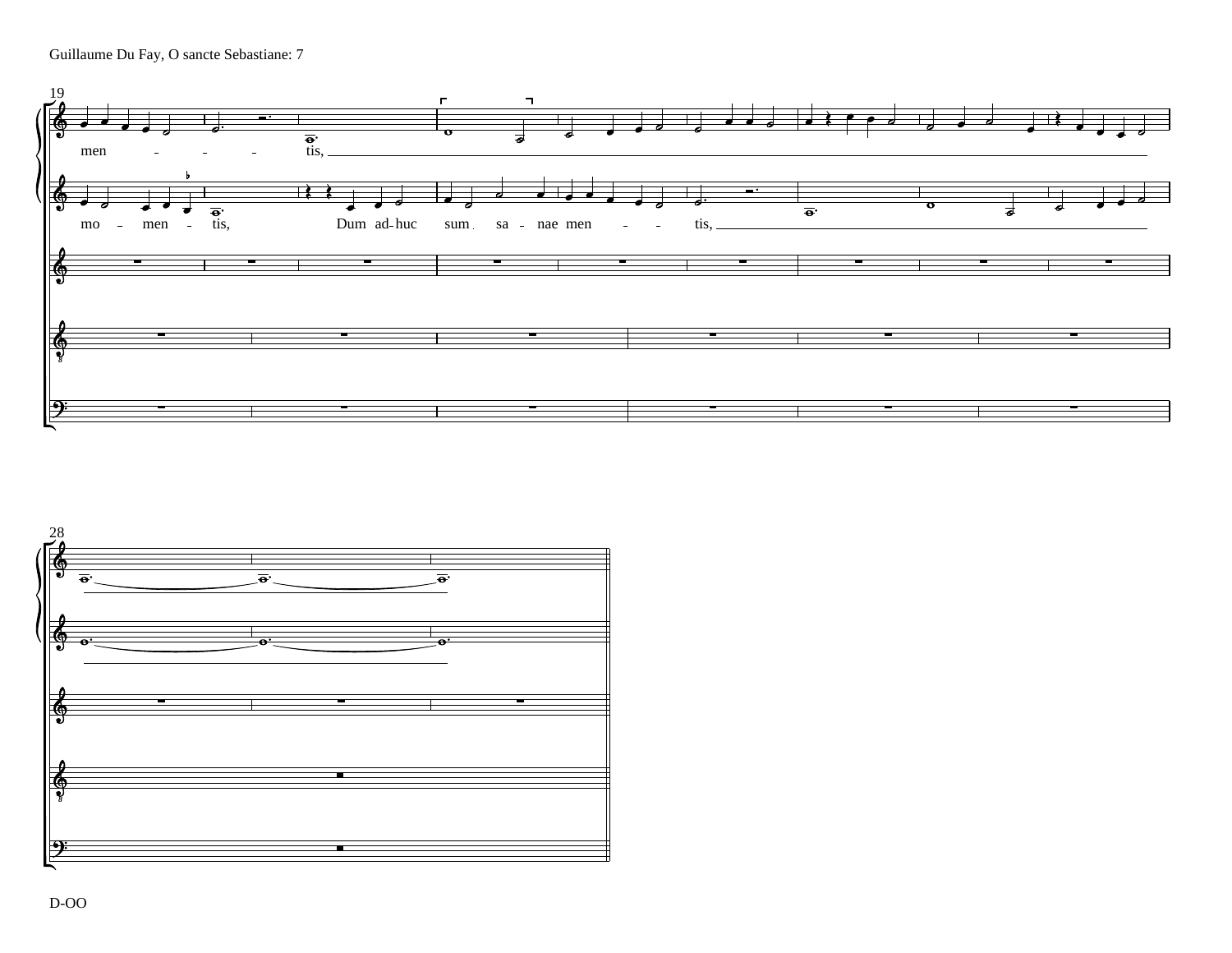Guillaume Du Fay, O sancte Sebastiane: 8



D-OO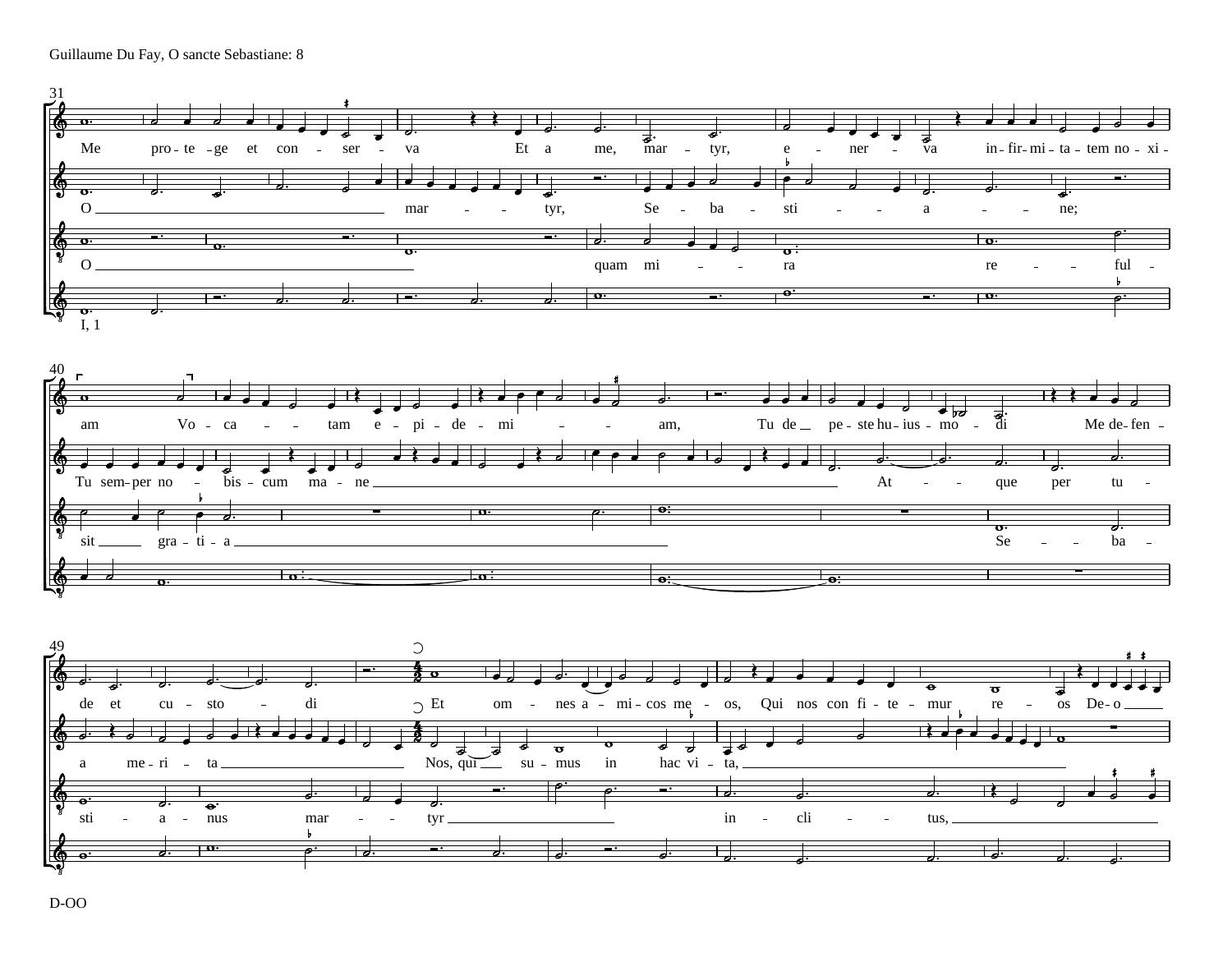Guillaume Du Fay, O sancte Sebastiane: 9

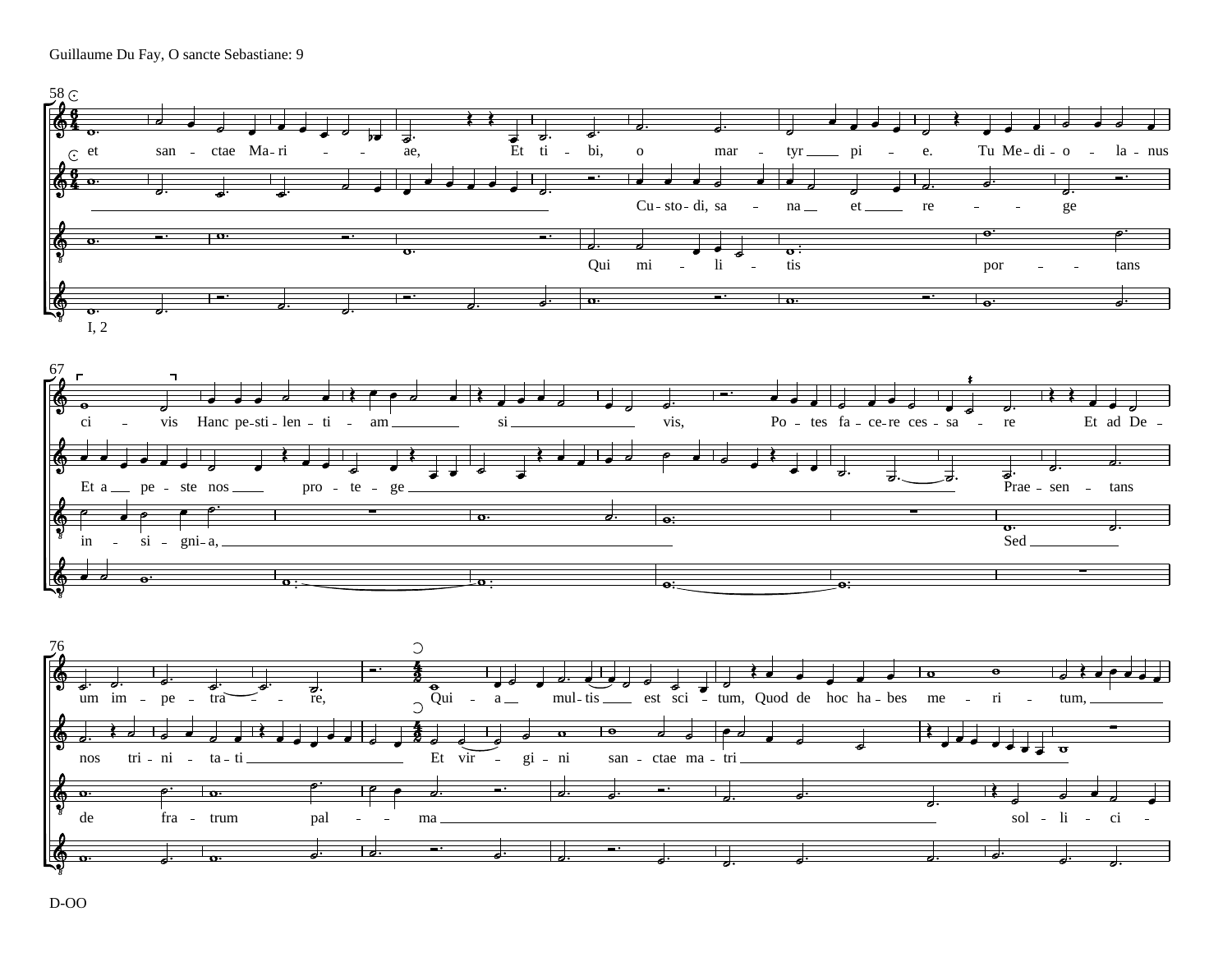Guillaume Du Fay, O sancte Sebastiane: 10



 $D-OO$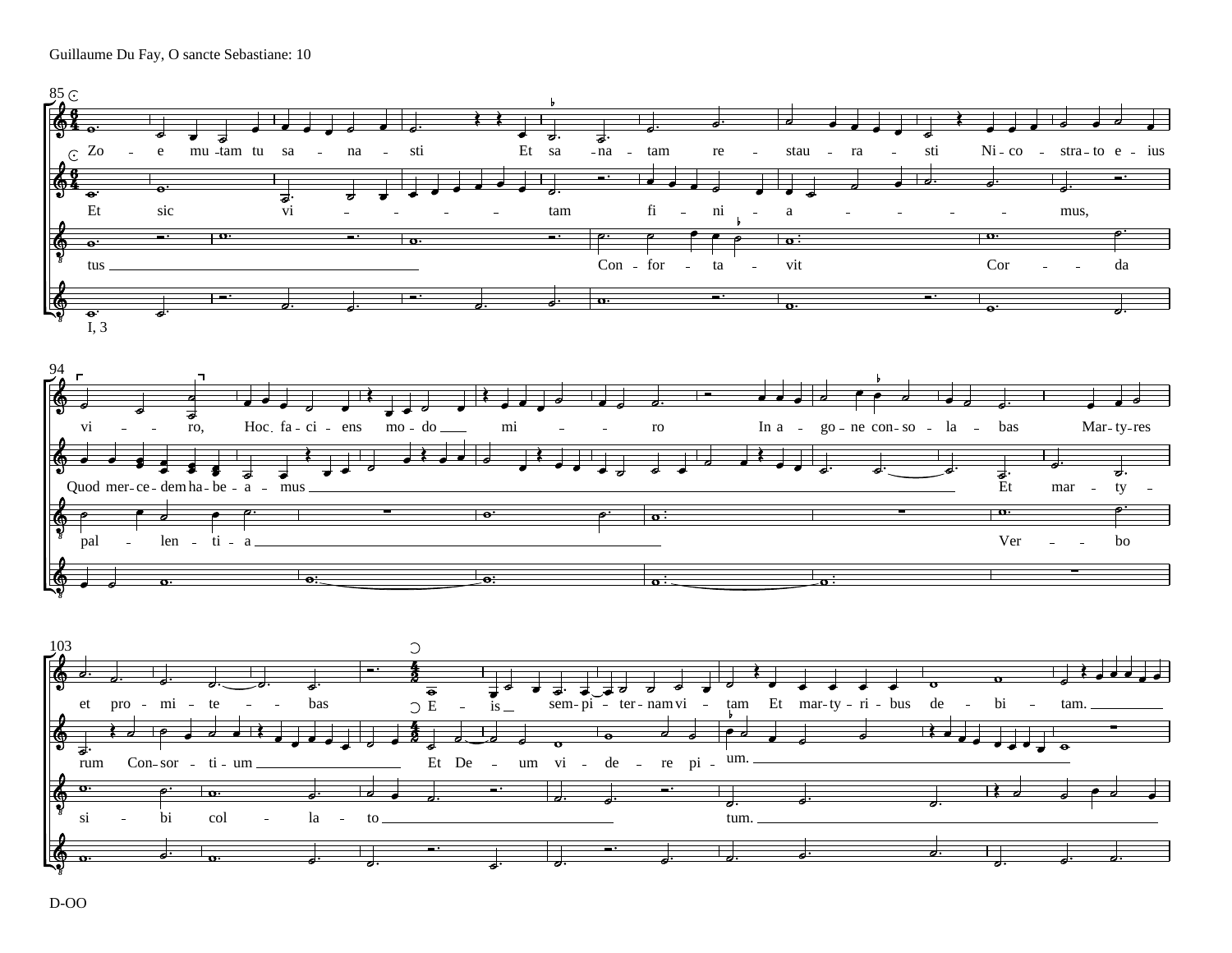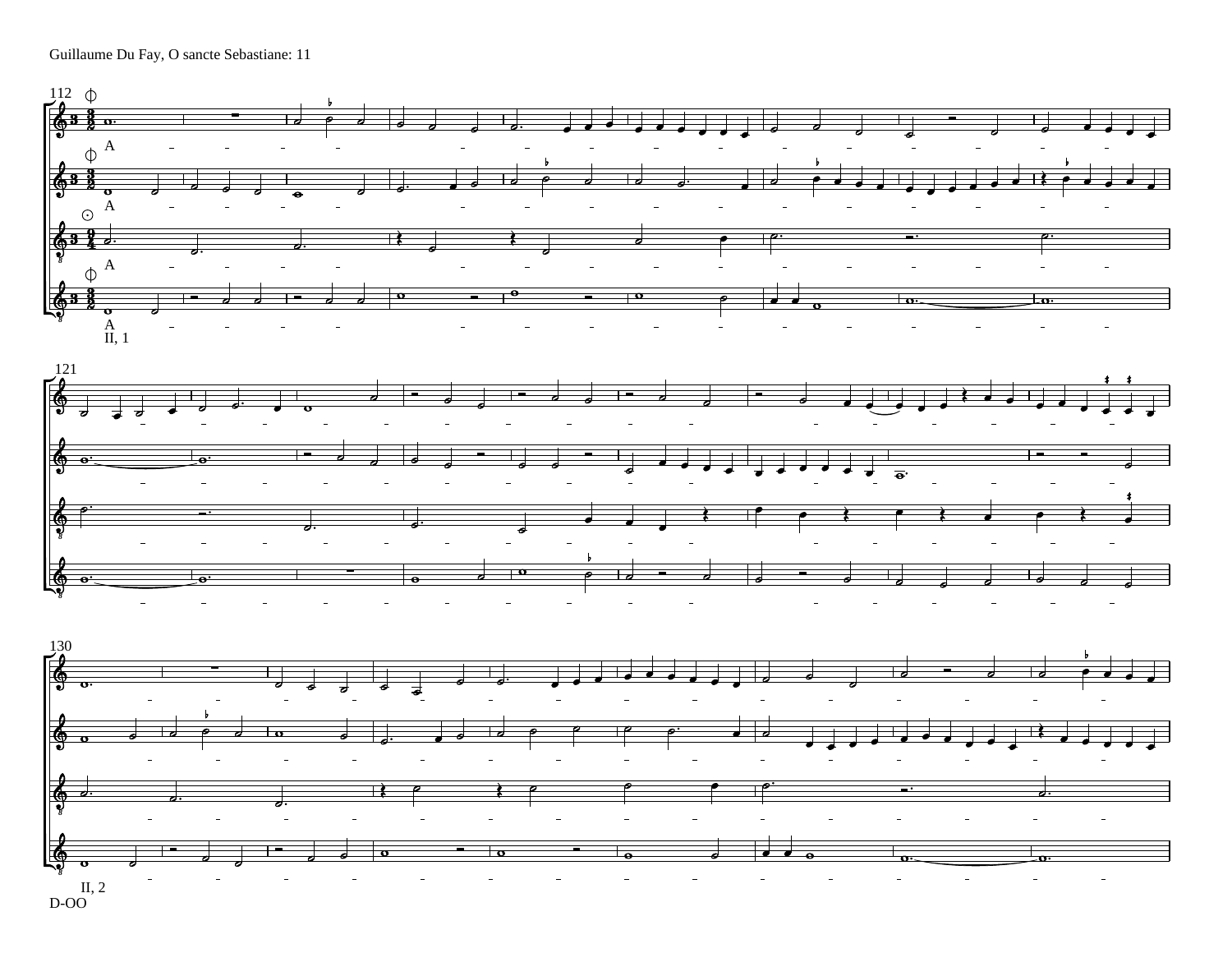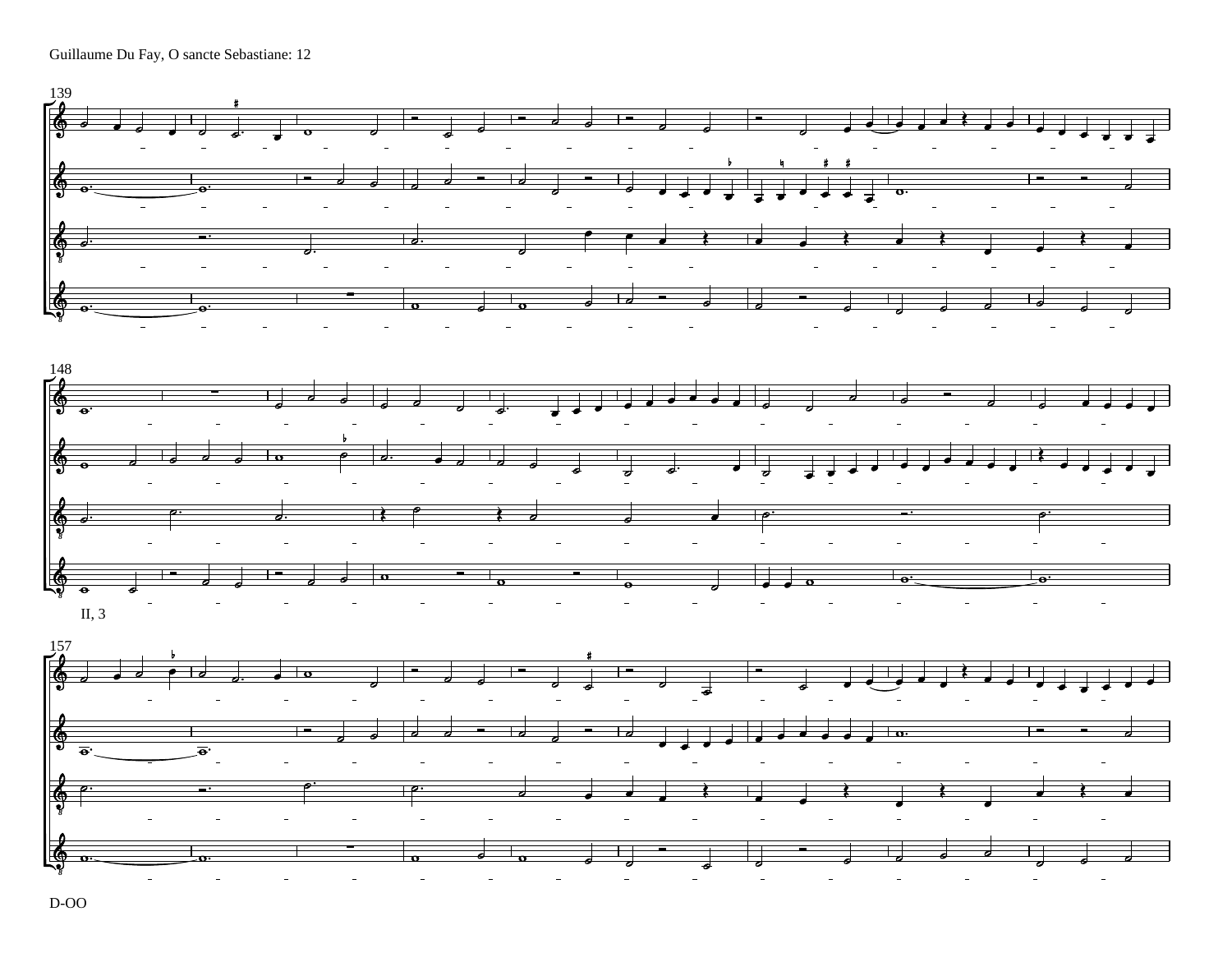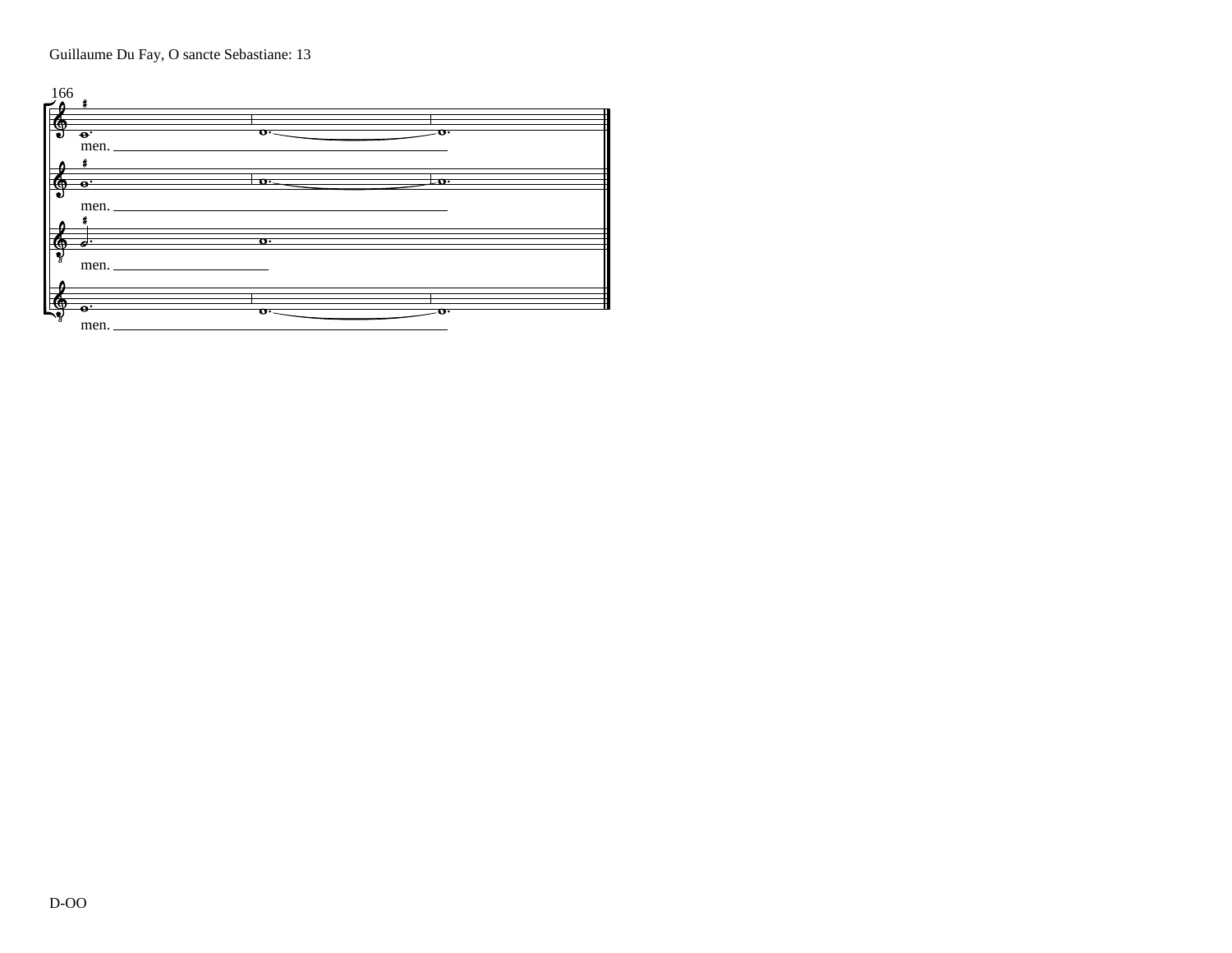### 02/03 O sancte Sebastiane – O martyr Sebastiane – O quam mira

#### Sources

Q15 (II), fols. A 247v-249r, R 218v-220r, M 244-245, "du fay." Full black notation with void coloration. Texts in cantus 1 and 2 and in the contratenor; no text in the tenor except for the amen.

Ox 213 (2), fols. 31v-32r (no. 51), "Guillermus du  $\equiv \gamma$  Ad honorem sancti sebastiani Martiris." Texts in cantus 1 and 2 and in the contratenor; tenor incipit "Gloria et honore" and amen.

Clefs and Mensurations (same in both sources)

|             |                               |       | 50 |   | 70 | 85 | 106 | .09 |
|-------------|-------------------------------|-------|----|---|----|----|-----|-----|
| Cantus 1    | $\mathfrak{c}^{\mathfrak{2}}$ | ൳     |    | ᢛ |    | G  |     |     |
| Cantus 2    | c2                            | ۲     |    | G |    | C  |     |     |
| Contratenor | c4                            | ( - ) |    |   |    |    |     |     |
| Tenor       |                               | ۰     |    |   |    |    |     |     |

Texts

| Cantus 1                    |                                        |  |  |  |  |
|-----------------------------|----------------------------------------|--|--|--|--|
| O sancte Sebastiane,        | O Saint Sebastian,                     |  |  |  |  |
| Semper, vespere et mane,    | Always, evening and morning,           |  |  |  |  |
| Horis cunctis et momentis,  | At all hours and minutes, $1$          |  |  |  |  |
| Dum adhuc sum sanae mentis, | As long as I am of sound mind,         |  |  |  |  |
| Me protege et conserva      | Protect and preserve me                |  |  |  |  |
| Et a me, martyr, enerva     | And keep away from me, o martyr,       |  |  |  |  |
| Infirmitatem noxiam         | The evil illness                       |  |  |  |  |
| Vocatam epidemiam.          | Called epidemic.                       |  |  |  |  |
| Tu de peste huiusmodi       | From this kind of plague               |  |  |  |  |
| Me defende et custodi       | Keep me and defend me                  |  |  |  |  |
| Et omnes amicos meos.       | And all of my friends                  |  |  |  |  |
| Qui nos confitemur reos     | Who acknowledge ourselves sinners      |  |  |  |  |
| Deo et sanctae Mariae       | To God and Holy Mary                   |  |  |  |  |
| Et tibi, o martyr pie.      | And to you, O pious martyr.            |  |  |  |  |
| Tu Mediolanus civis         | You, O citizen of Milan.               |  |  |  |  |
| Hanc pestilentiam, si vis,  | Can, if you wish, make                 |  |  |  |  |
| Potes faces cessare         | This plague come to an end             |  |  |  |  |
| Et ad Deum impetrare,       | And to ask this of God,                |  |  |  |  |
| Quia a multis est scitum,   | For to many it is known,               |  |  |  |  |
| Quod de hoc habes meritum.  | That you have such power.              |  |  |  |  |
| Zoe mutam tu sanasti        | Zoe the mute you cured                 |  |  |  |  |
| Et sanatam restaurasti      | And thus cured you returned            |  |  |  |  |
| Nicostratos eius viro,      | To her husband Nicostratus.            |  |  |  |  |
| Hoc faciens modo miro.      | This you did as a miracle.             |  |  |  |  |
| In agone consolabas         | In their suffering you used to console |  |  |  |  |
| Martyres et promittebas     | The martyrs and promise                |  |  |  |  |
| Eis sempiternam vitam       | Them eternal life                      |  |  |  |  |
| Et martyribus debitam.      | And (the life) due to martyrs.         |  |  |  |  |
| Amen.                       | Amen.                                  |  |  |  |  |
|                             |                                        |  |  |  |  |

<span id="page-15-0"></span><sup>&</sup>lt;sup>1</sup> Properly a *momentum* is a specific unite of time measurement, 1/40 hour = 1½ minutes, for this information, as well as for assistance with the translation I am indebted to Leofranc Holford-Strevens.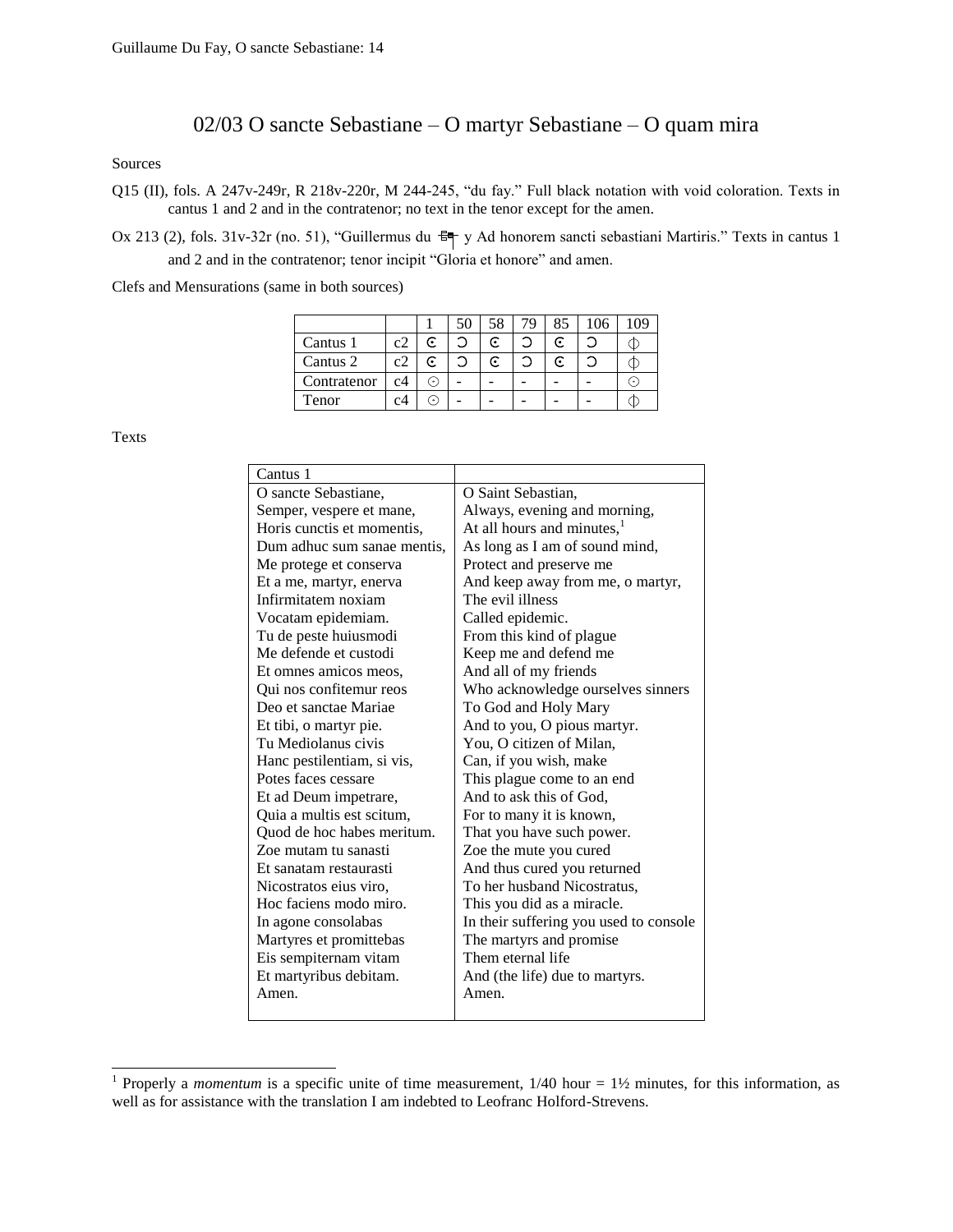| Cantus <sub>2</sub>             |                                          |  |  |  |  |
|---------------------------------|------------------------------------------|--|--|--|--|
| O martyr Sebastiane,            | O martyr Sebastian,                      |  |  |  |  |
| Tu semper nobiscum mane         | Abide always with us                     |  |  |  |  |
| Atque per tua merita            | And through your merits,                 |  |  |  |  |
| Nos, qui sumus in hac vita      | Us, who are in this life,                |  |  |  |  |
| Custodi, sana et rege           | Keep, heal, and rule.                    |  |  |  |  |
| Et a peste nos protege,         | And protect us from the plague,          |  |  |  |  |
| Praesentans nos trinitati       | Presenting us to the Trinity             |  |  |  |  |
| Et virgini sanctae matri.       | And the Holy Virgin Mother.              |  |  |  |  |
| Et sic vitam finiamus,          | And may we so finish life                |  |  |  |  |
| Quod mercedem habeamus          | That we have mercy                       |  |  |  |  |
| Et martyrum consortium          | And the company of martyrs               |  |  |  |  |
| Et deum videre pium.            | And the sight of holy God.               |  |  |  |  |
| Amen.                           | Amen.                                    |  |  |  |  |
|                                 |                                          |  |  |  |  |
| Contratenor                     |                                          |  |  |  |  |
| O quam mira refulsit gratia     | O, how wonderful shone the grace         |  |  |  |  |
| Sebastianus, martyr inclitus,   | Sebastian, the famous martyr,            |  |  |  |  |
| Qui militis portans insignia,   | Who, carrying military insignia,         |  |  |  |  |
| Sed de fratrum palma sollicitus | But caring for the palm of the brethren, |  |  |  |  |
| Confortavit corda pallentia     | Comforted the weakening hearts           |  |  |  |  |
| Verbo sibi collatus caelitus.   | With words given from heaven.            |  |  |  |  |
|                                 |                                          |  |  |  |  |
| Tenor in Ox 213                 |                                          |  |  |  |  |
| Gloria et honore.               | In glory and honor.                      |  |  |  |  |
| Amen.                           | Amen                                     |  |  |  |  |
|                                 |                                          |  |  |  |  |

 The tenor color consists of a long melody (89 notes) in mode 1, divided by the taleae into three segments of 29 notes with the last two notes for the final cadence at the very end of the motet. Despite the incipit *Gloria et honore* in Ox 213 no plainsong has been identified as a source.<sup>2</sup> This does not mean that the incipit is in error (although it is absent from Q15). To be sure a number of Italia[n](#page-16-0) motets of the early fifteenth century use tenors composed *ad hoc*. The length of the melody suggests that this tenor, like the tenor of the motet *Rite maiorem* comes most likely from the melismatic end of the respond of an as yet unidentified responsory for St. Sebastian. The tenor color runs twice, the first three taleae are notated in  $\odot$  and the last three in  $\odot$ . All voices are isorhythmic within each set of taleae, but the rhythmic pattern of the upper voices changes between the first and second set of taleae. The tenor is notated identically in both colores, so the shift in mensuration produces a small change in the rhythm that affects only the single pair of minims in each talea. Thus although the tenor is strictly speaking mensural rather than isorhythmic the actual results are very close to those if strict isorhythm. Structure I +  $c/3t > c/3t + F(3:1)$ .

 The texts of the motet consist of two rhymed prayers found in numerous breviaries, collectaneae, and books of hours. Cantus 1 uses the first twenty nine and cantus 2 the last twelve verses of one prayer and the contratenor uses a second prayer in its entirety. Both are edited in Analecta Hymnica,<sup>3</sup> with further sources listed in the *Repertorium Hymnologicum*. <sup>4</sup> Besseler's edition cites none of these source[s,](#page-16-1) while De Van's edition cites the manuscripts reported in [A](#page-16-2)nalecta and the *Repertorium* and gives a collati[on](#page-16-3) of text variants.<sup>5</sup>

<span id="page-16-0"></span><sup>&</sup>lt;sup>2</sup> De Van, *Opera omnia*, II, xiv-xv, considers some possible chants, none of which coincide with the tenor melody.

<span id="page-16-1"></span><sup>3</sup> Clemens Blume, ed., *Reimsgebete und Leselieders des Mittelalters*, *Sechste Folge*, Analecta Hymnica Medii Aevi 33 (Leipzig: Reisland, 1899. Reprint New York: Johnson Reprint, 1961), nos. 191-2.

<span id="page-16-2"></span> $<sup>4</sup>$  Vol. III, No. 13,708 (with additions in Vol. V).</sup>

<span id="page-16-3"></span><sup>5</sup> Besseler, ed. *Opera omnia*, I, xiii-xiv, De Van, *Opera omnia*, II, xiv-xv.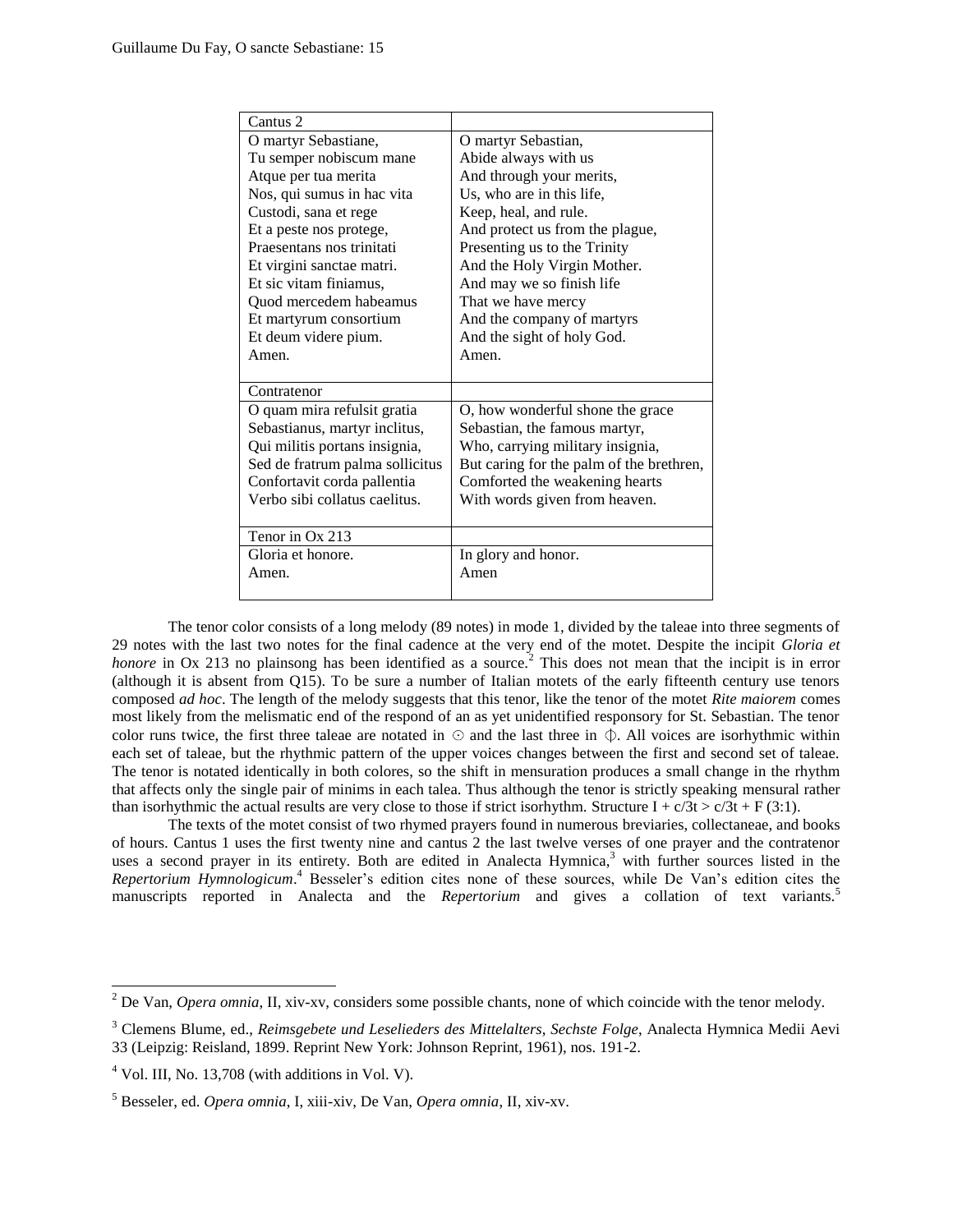The entire text of the rhymed prayers is sung in the first section of the motet (taleae 1-3), with the amen sung in the second (taleae 3-6), the amen is thus an extravagant display of vocalization. Both sections are also governed by the perfect *modus*, and since there is minim equivalence between  $\epsilon$  and  $\odot$  not only is one breve of the lower voices three minims longer than a breve of the upper voices, but the modal *initia* coincide after every six breves of the lower voices, which correspond to nine of the upper voices. Given the level of ornamentation in the uppers voices this creates problems for the engraving, since in order to avoid incomplete units one needs to fit nine measures of the upper parts per line. For readers that might find the normal portrait layout uncomfortable to read, I have provided a second printing of the motet set in landscape format.

In the amen (taleae 3-6) Du Fay shifts cantus 1 and 2 and the tenor to  $\varphi$ , but apparently to insure the continuation of the perfect *modus* under the diminished sign, retains  $\odot$  in the contratenor with minim-semibreve equivalence between it and the other voices.

 The canonic introitus takes place outside the isorhythmic scheme, and is a canon within a divided cantus 1, not between cantus 1 and 2 (as indicated in Besseler's edition). Cantus 2 is given a full set of rests for the duration of the introitus. The final note (and rests) of the introitus, as well as the final ligature of all voices at the end of the motet, fall at an *initium* of the *modus* but are not a complete modal unit.

The passages notated in  $\Im$  in cantus 1 and 2 at the end of each talea the in first section of the piece call for four minor semibreves to the breve (since the main mensuration of these voices is  $\epsilon$  they replace two major semibreves). The melodic and rhythmic writing in these passages sounds quite Italianate, as if Du Fay had been listening to a good deal of late *trecento* music or to the *ars subtilior* works of Italian composers.

 The *mensura* in this motet begins on the major semibreve in all voices, and for the purposes of the ensemble the different size of the breve in cantus 1 and 2 compared with the breve in the tenor and contratenor poses no problem since the performers are beating semibreves. The shift in and out of  $\Im$  is quite easy since in this section the *mensura* shifts to the imperfect breve, which is moving at exactly the same speed as the major semibreve in  $\mathbb{C}$ . For the amen the *mensura* in  $\Diamond$  shifts to the perfect breve (except in the contratenor, where it remains in the major semibreve), which is also moving at the same speed as the major semibreve in  $C$ , so that, in fact, the *mensura* remains at the same tempo for the entire motet. As the tempo for the *mensura* (and therefore for all the values associated with it in this piece) I would suggest a value between MM 72 at a minimum and 84 (with extraordinarily agile singers). At any tempo the piece begins at what sounds like a very slow tempo and ends with a blaze of coloraturas. The piece also has some of the most dissonant counterpoint in Du Fay's early works, interestingly enough not in the rhythmically complex first section but in the amen section.

 A curious trait of the tenor is that a single ligature in each talea (always at the same spot) is drawn i[n](#page-17-0)correctly in both manuscripts as a normal descending ligature with propriety and perfection:  $\blacktriangleright$  (breve-long) when it should have been drawn without propriety:  $\epsilon$  (long-long). One of the users of Ox 213 noticed the error, and sought to elongate the first note of each ligature not by erasing the tail but by elongating it beyond all proportion.<sup>6</sup> Besseler and De Van correct the error tacitly. The double notes in the contratenor and cantus at measure 90 are unique to Ox 213. The tenor melody is presented in Example 1 at the end of these notes.

In the edition a whole note followed by : instea[d o](#page-17-1)f a dot is use[d](#page-17-2) for a note worth nine quarter notes.

 The date and the occasion for the motet remain uncertain, but the musical style and a series of intertextual relationships with other works, noted by Michael Allsen,<sup>7</sup> and Besseler,<sup>8</sup> place the work in the years 1420-24, when Du Fay was in the service of the Malatesta. The style of the motet, which is very close to that of *O gemma*, and a careful reading of the text (which was a preexistent prayer) suggest that it is not a work connected with a local outbreak of the plague or an epidemic, but rather a plea to St. Sebastian to keep the plague to spreading to the region. The reaction of most courts to actual local outbreaks of the plague was usually flight to what was regarded as a saner region, but fear of the spread of the contagion to the local region was the occasion for [el](#page-17-3)aborate rites to the appropriate saints seeking their protection. This would made sense in 1423 or 1424, when the outbreak of the plague in Bologna and the surrounding countryside caused enormous alarm in the entire Adriatic coast.<sup>9</sup>

<span id="page-17-0"></span><sup>6</sup> David Fallows, Oxford Bodleian Library MS. Canon. Misc. 213, Late Medieval and Early Renaissance Manuscripts in Facsimile 1 (Chicago: University of Chicago Press, 1995), 34, notes the alteration of the ligatures but misinterprets its significance.

<span id="page-17-2"></span><span id="page-17-1"></span><sup>7</sup> Jon Michael Allsen, "Style and Intertextuality in the Isorhythmic Motet, 1400-1440," Ph.D. Dissertation (University of Wisconsin, Madison, 1992), 472-73.

<span id="page-17-3"></span>8 Besseler, ed. *Opera Omnia*, I, xiii-xiv.

 $\overline{a}$ 

9 Alfonso Corradi, *Annali delle epidemie occorse in Italia dalle prime memorie fino al 1850*, 5 vols. (Bologna: Gamberini & Parmeggiani, 1869-95. Reprint Bologna: Forni, 1972-3), I, 260-5, particularly 262, and V, 132-3.